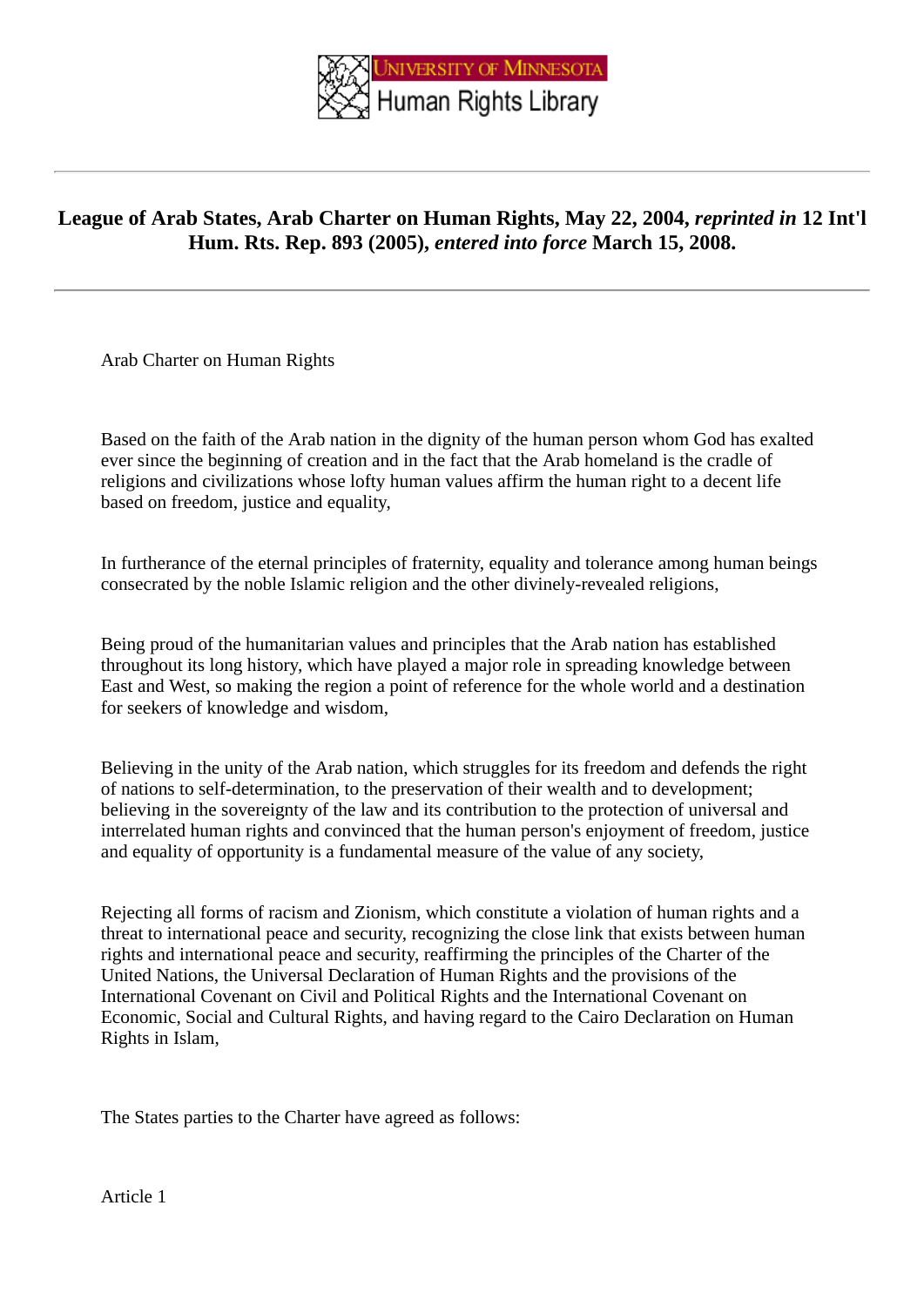The present Charter seeks, within the context of the national identity of the Arab States and their sense of belonging to a common civilization, to achieve the following aims:

 1. To place human rights at the centre of the key national concerns of Arab States, making them lofty and fundamental ideals that shape the will of the individual in Arab States and enable him to improve his life in accordance with noble human values.

 2. To teach the human person in the Arab States pride in his identity, loyalty to his country, attachment to his land, history and common interests and to instill in him a culture of human brotherhood, tolerance and openness towards others, in accordance with universal principles and values and with those proclaimed in international human rights instruments.

 3. To prepare the new generations in Arab States for a free and responsible life in a civil society that is characterized by solidarity, founded on a balance between awareness of rights and respect for obligations, and governed by the values of equality, tolerance and moderation.

 4. To entrench the principle that all human rights are universal, indivisible, interdependent and interrelated.

Article 2

 1. All peoples have the right of self-determination and to control over their natural wealth and resources, and the right to freely choose their political system and to freely pursue their economic, social and cultural development.

2. All peoples have the right to national sovereignty and territorial integrity.

 3. All forms of racism, Zionism and foreign occupation and domination constitute an impediment to human dignity and a major barrier to the exercise of the fundamental rights of peoples; all such practices must be condemned and efforts must be deployed for their elimination.

4. All peoples have the right to resist foreign occupation.

Article 3

1. Each State party to the present Charter undertakes to ensure to all individuals subject to its jurisdiction the right to enjoy the rights and freedoms set forth herein, without distinction on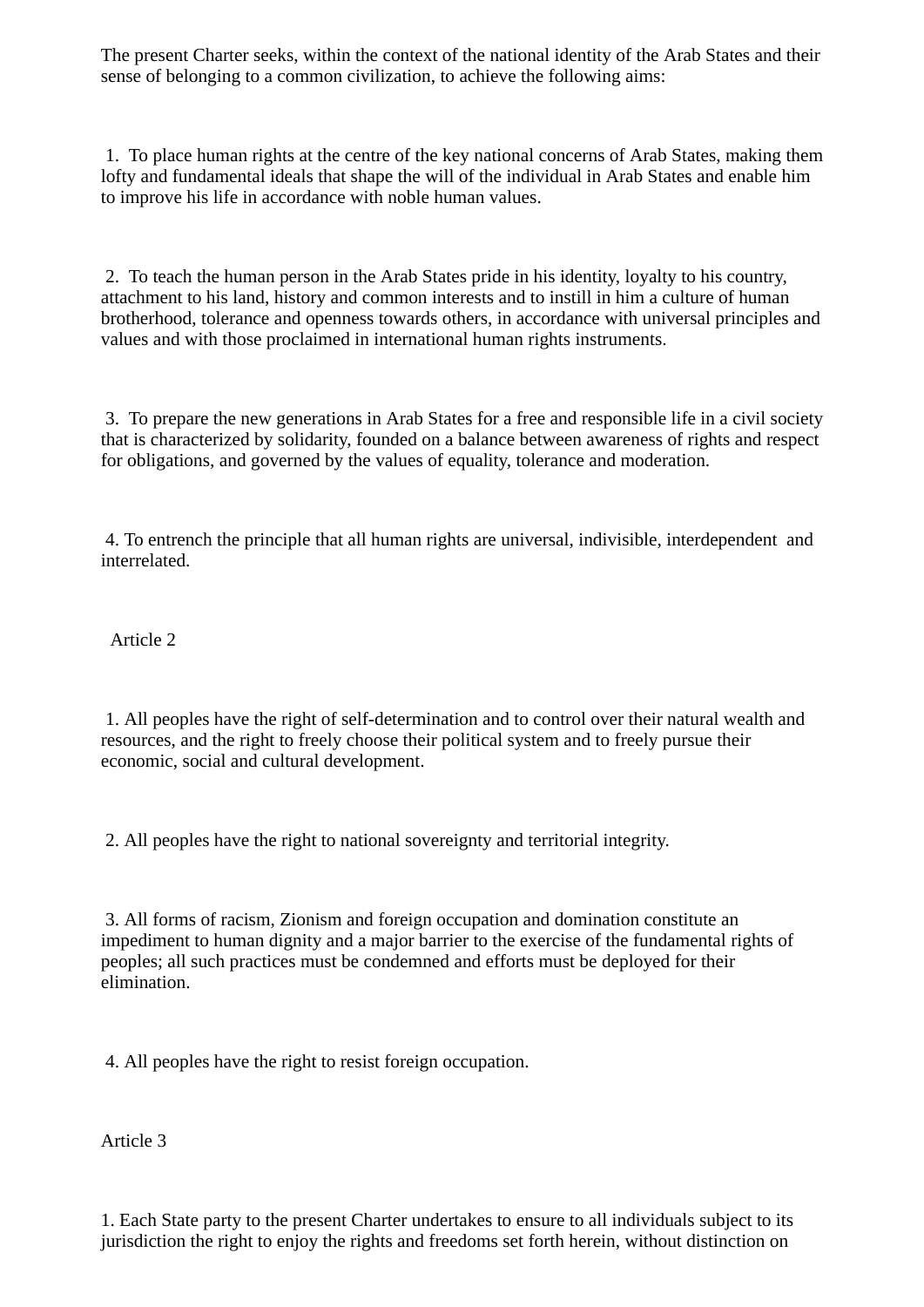grounds of race, colour, sex, language, religious belief, opinion, thought, national or social origin, wealth, birth or physical or mental disability.

 2. The States parties to the present Charter shall take the requisite measures to guarantee effective equality in the enjoyment of all the rights and freedoms enshrined in the present Charter in order to ensure protection against all forms of discrimination based on any of the grounds mentioned in the preceding paragraph.

 3. Men and women are equal in respect of human dignity, rights and obligations within the framework of the positive discrimination established in favour of women by the Islamic Shariah, other divine laws and by applicable laws and legal instruments. Accordingly, each State party pledges to take all the requisite measures to guarantee equal opportunities and effective equality between men and women in the enjoyment of all the rights set out in this Charter.

Article 4

 1. In exceptional situations of emergency which threaten the life of the nation and the existence of which is officially proclaimed, the States parties to the present Charter may take measures derogating from their obligations under the present Charter, to the extent strictly required by the exigencies of the situation, provided that such measures are not inconsistent with their other obligations under international law and do not involve discrimination solely on the grounds of race, colour, sex, language, religion or social origin.

 2. In exceptional situations of emergency, no derogation shall be made from the following articles: article 5, article 8, article 9, article 10, article 13, article 14, paragraph 6, article 15, article 18, article 19, article 20, article 22, article 27, article 28, article 29 and article 30. In addition, the judicial guarantees required for the protection of the aforementioned rights may not be suspended.

 3. Any State party to the present Charter availing itself of the right of derogation shall immediately inform the other States parties, through the intermediary of the Secretary-General of the League of Arab States, of the provisions from which it has derogated and of the reasons by which it was actuated. A further communication shall be made, through the same intermediary, on the date on which it terminates such derogation.

Article 5

1. Every human being has the inherent right to life.

2. This right shall be protected by law. No one shall be arbitrarily deprived of his life.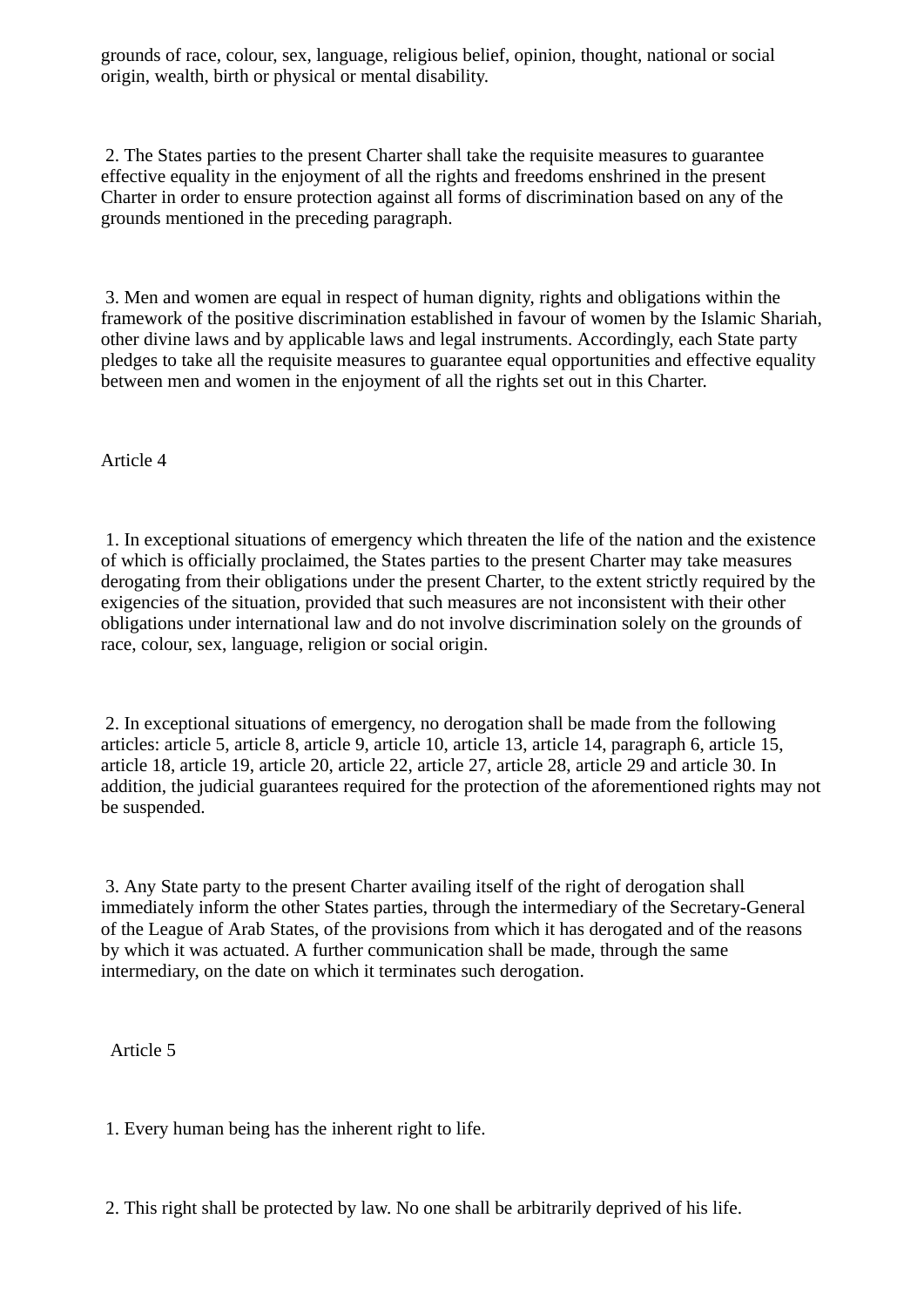Sentence of death may be imposed only for the most serious crimes in accordance with the laws in force at the time of commission of the crime and pursuant to a final judgment rendered by a competent court. Anyone sentenced to death shall have the right to seek pardon or commutation of the sentence.

Article 7

 1. Sentence of death shall not be imposed on persons under 18 years of age, unless otherwise stipulated in the laws in force at the time of the commission of the crime.

 2. The death penalty shall not be inflicted on a pregnant woman prior to her delivery or on a nursing mother within two years from the date of her delivery; in all cases, the best interests of the infant shall be the primary consideration.

Article 8

 1. No one shall be subjected to physical or psychological torture or to cruel, degrading, humiliating or inhuman treatment.

 2. Each State party shall protect every individual subject to its jurisdiction from such practices and shall take effective measures to prevent them. The commission of, or participation in, such acts shall be regarded as crimes that are punishable by law and not subject to any statute of limitations. Each State party shall guarantee in its legal system redress for any victim of torture and the right to rehabilitation and compensation.

Article 9

 No one shall be subjected to medical or scientific experimentation or to the use of his organs without his free consent and full awareness of the consequences and provided that ethical, humanitarian and professional rules are followed and medical procedures are observed to ensure his personal safety pursuant to the relevant domestic laws in force in each State party. Trafficking in human organs is prohibited in all circumstances.

Article 10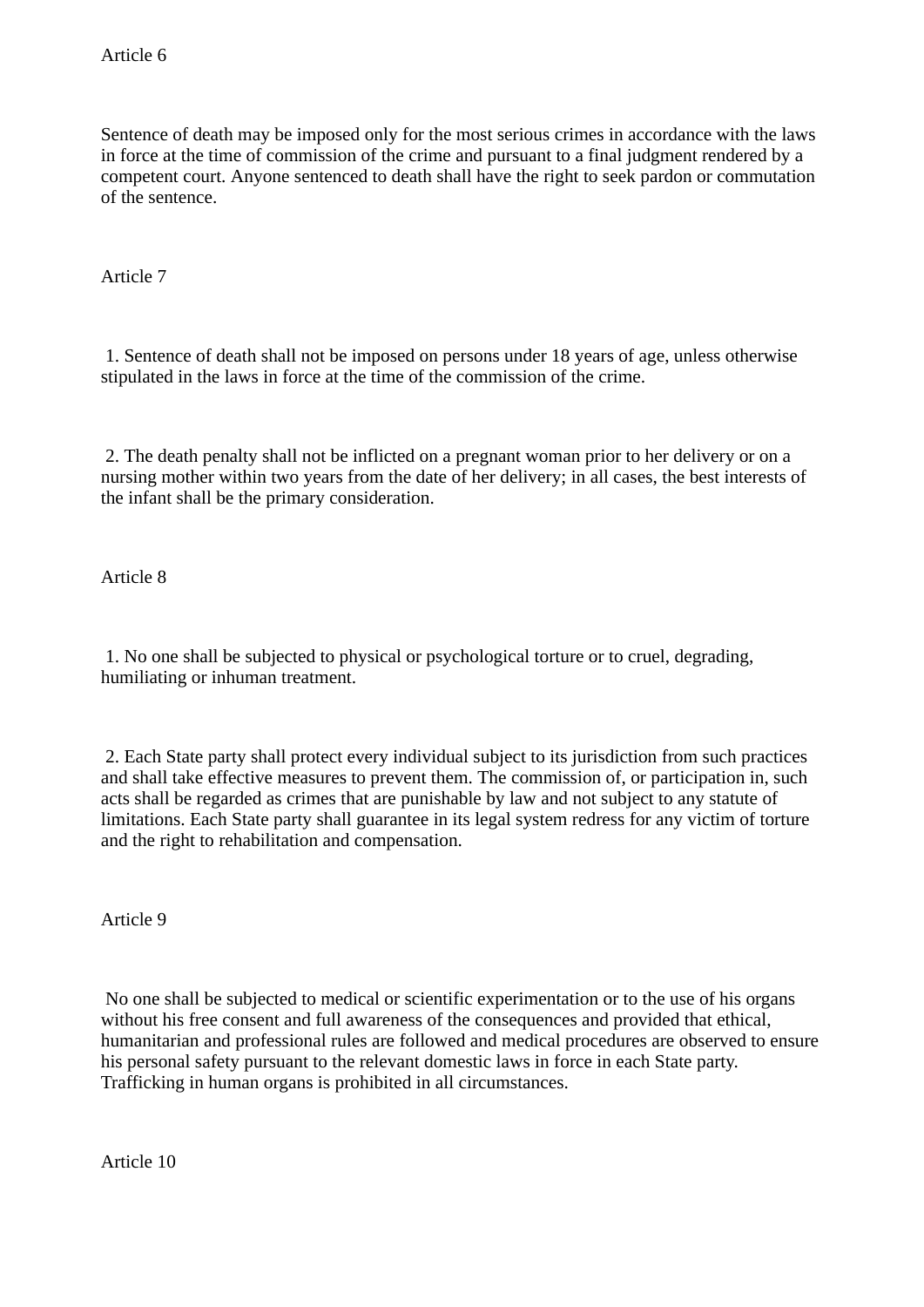1. All forms of slavery and trafficking in human beings are prohibited and are punishable by law. No one shall be held in slavery and servitude under any circumstances.

 2. Forced labor, trafficking in human beings for the purposes of prostitution or sexual exploitation, the exploitation of the prostitution of others or any other form of exploitation or the exploitation of children in armed conflict are prohibited.

Article 11

 All persons are equal before the law and have the right to enjoy its protection without discrimination.

Article 12

 All persons are equal before the courts and tribunals. The States parties shall guarantee the independence of the judiciary and protect magistrates against any interference, pressure or threats. They shall also guarantee every person subject to their jurisdiction the right to seek a legal remedy before courts of all levels.

Article 13

 1. Everyone has the right to a fair trial that affords adequate guarantees before a competent, independent and impartial court that has been constituted by law to hear any criminal charge against him or to decide on his rights or his obligations. Each State party shall guarantee to those without the requisite financial resources legal aid to enable them to defend their rights.

 2. Trials shall be public, except in exceptional cases that may be warranted by the interests of justice in a society that respects human freedoms and rights.

Article 14

1. Everyone has the right to liberty and security of person. No one shall be subjected to arbitrary arrest, search or detention without a legal warrant.

 2. No one shall be deprived of-his liberty except on such grounds and in such circumstances as are determined by law and in accordance with such procedure as is established thereby.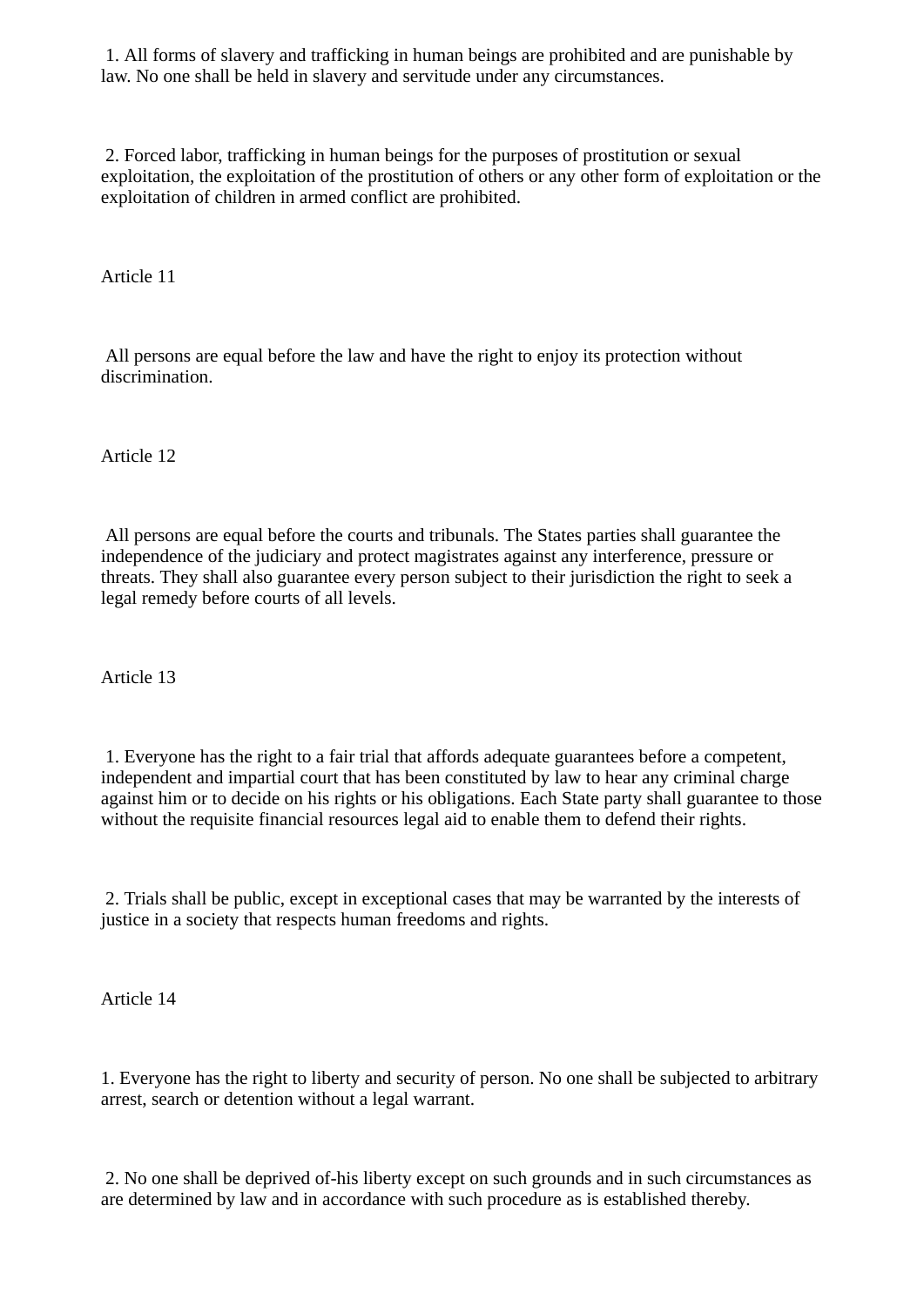3. Anyone who is arrested shall be informed, at the time of arrest, in a language that he understands, of the reasons for his arrest and shall be promptly informed of any charges against him. He shall be entitled to contact his family members.

 4. Anyone who is deprived of his liberty by arrest or detention shall have the right to request a medical examination and must be informed of that right.

 5. Anyone arrested or detained on a criminal charge shall be brought promptly before a judge or other officer authorized by law to exercise judicial power and shall be entitled to trial within a reasonable time or to release. His release may be subject to guarantees to appear for trial. Pretrial detention shall in no case be the general rule.

 6. Anyone who is deprived of his liberty by arrest or detention shall be entitled to petition a competent court in order that it may decide without delay on the lawfulness of his arrest or detention and order his release if the arrest or detention is unlawful.

 7. Anyone who has been the victim of arbitrary or unlawful arrest or detention shall be entitled to compensation.

Article 15

No crime and no penalty can be established without a prior provision of the law. In all circumstances, the law most favorable to the defendant shall be applied.

Article 16

 Everyone charged with a criminal offence shall be presumed innocent until proved guilty by a final judgment rendered according to law and, in the course of the investigation and trial, he shall enjoy the following minimum guarantees:

 1. The right to be informed promptly, in detail and in a language which he understands, of the charges against him.

 2. The right to have adequate time and facilities for the preparation of his defense and to be allowed to communicate with his family.

 3. The right to be tried in his presence before an ordinary court and to defend himself in person or through a lawyer of his own choosing with whom he can communicate freely and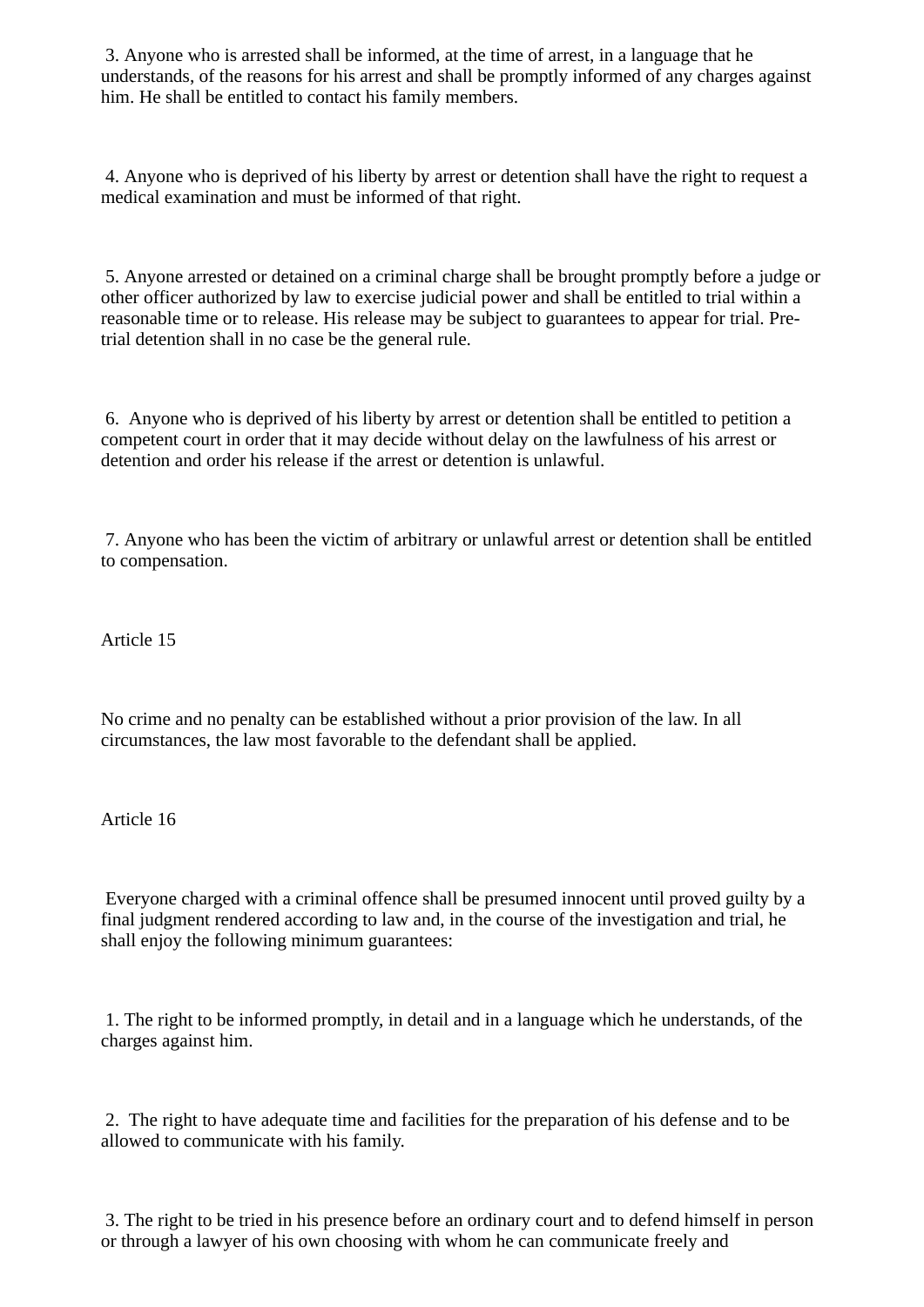4. The right to the free assistance of a lawyer who will defend him if he cannot defend himself or if the interests of justice so require, and the right to the free assistance of an interpreter if he cannot understand or does not speak the language used in court.

 5. The right to examine or have his lawyer examine the prosecution witnesses and to on defense according to the conditions applied to the prosecution witnesses.

6. The right not to be compelled to testify against himself or to confess guilt.

 7. The right, if convicted of the crime, to file an appeal in accordance with the law before a higher tribunal.

8. The right to respect for his security of person and his privacy in all circumstances.

Article 17

Each State party shall ensure in particular to any child at risk or any delinquent charged with an offence the right to a special legal system for minors in all stages of investigation, trial and enforcement of sentence, as well as to special treatment that takes account of his age, protects his dignity, facilitates his rehabilitation and reintegration and enables him to play a constructive role in society.

Article 18

No one who is shown by a court to be unable to pay a debt arising from a contractual obligation shall be imprisoned.

Article 19

 1. No one may be tried twice for the same offence. Anyone against whom such proceedings are brought shall have the right to challenge their legality and to demand his release.

 2. Anyone whose innocence is established by a final judgment shall be entitled to compensation for the damage suffered.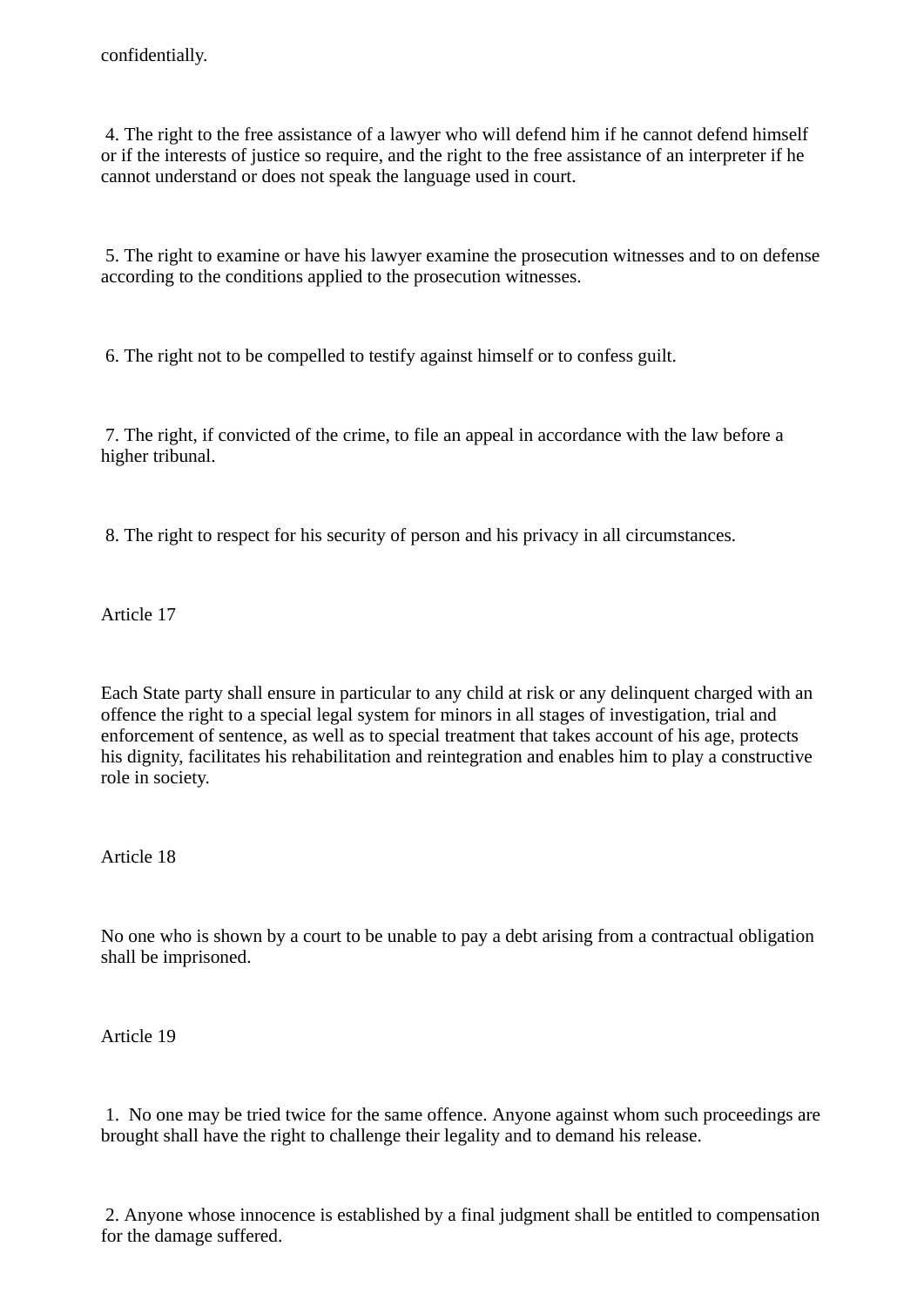1. All persons deprived of their liberty shall be treated with humanity and with respect for the inherent dignity of the human person.

 2. Persons in pre-trial detention shall be separated from convicted persons and shall be treated in a manner consistent with their status as unconvicted persons.

 3. The aim of the penitentiary system shall be to reform prisoners and effect their social rehabilitation.

Article 21

 I. No one shall be subjected to arbitrary or unlawful interference with regard to his privacy, family, home or correspondence, nor to unlawful attacks on his honour or his reputation.

2. Everyone has the right to the protection of the law against such interference or attacks.

Article 22

Everyone shall have the right to recognition as a person before the law.

Article 23

Each State party to the present Charter undertakes to ensure that any person whose rights or freedoms as herein recognized are violated shall have an effective remedy, notwithstanding that the violation has been committed by persons acting in an official capacity.

Article 24

Every citizen has the right:

1. To freely pursue a political activity.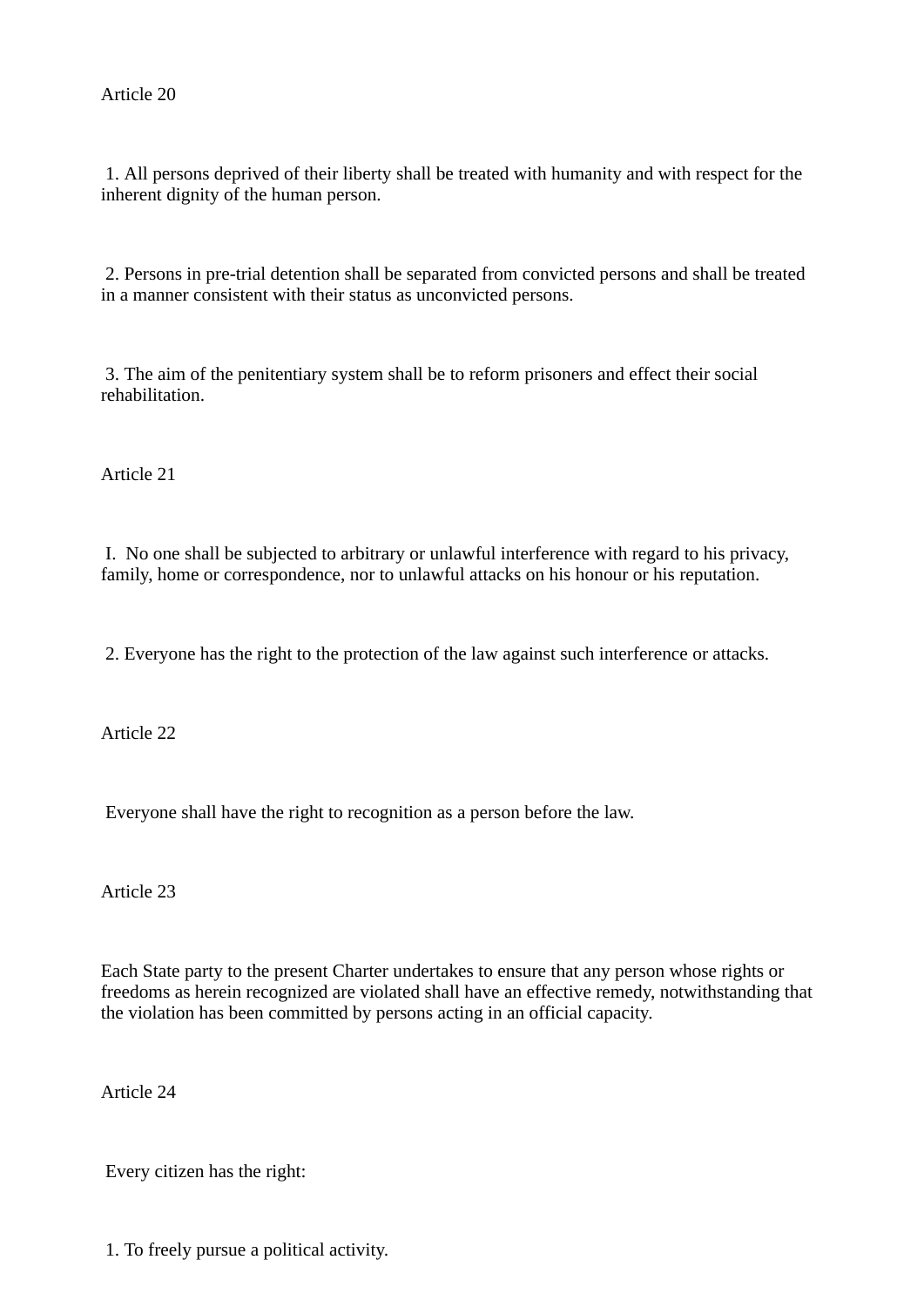2. To take part in the conduct of public affairs, directly or through freely chosen representatives.

 3. To stand for election or choose his representatives in free and impartial elections, in conditions of equality among all citizens that guarantee the free expression of his will.

 4. To the opportunity to gain access, on an equal footing with others, to public office in his country in accordance with the principle of equality of opportunity.

5. To freely form and join associations with others.

6. To freedom of association and peaceful assembly.

 7. No restrictions may be placed on the exercise of these rights other than those which are prescribed by law and which are necessary in a democratic society in the interests of national security or public safety, public health or morals or the protection of the rights and freedoms of others.

Article 25

Persons belonging to minorities shall not be denied the right to enjoy their own culture, to use their own language and to practice their own religion. The exercise of these rights shall be governed by law.

Article 26

 1. Everyone lawfully within the territory of a State party shall, within that territory, have the right to freedom of movement and to freely choose his residence in any part of that territory in conformity with the laws in force.

 2. No State party may expel a person who does not hold its nationality but is lawfully in its territory, other than in pursuance of a decision reached in accordance with law and after that person has been allowed to submit a petition to the competent authority, unless compelling reasons of national security preclude it. Collective expulsion is prohibited under all circumstances.

Article 27

1. No one may be arbitrarily or unlawfully prevented from leaving any country, including his own, nor prohibited from residing, or compelled to reside, in any part of that country.

2. No one may be exiled from his country or prohibited from returning thereto.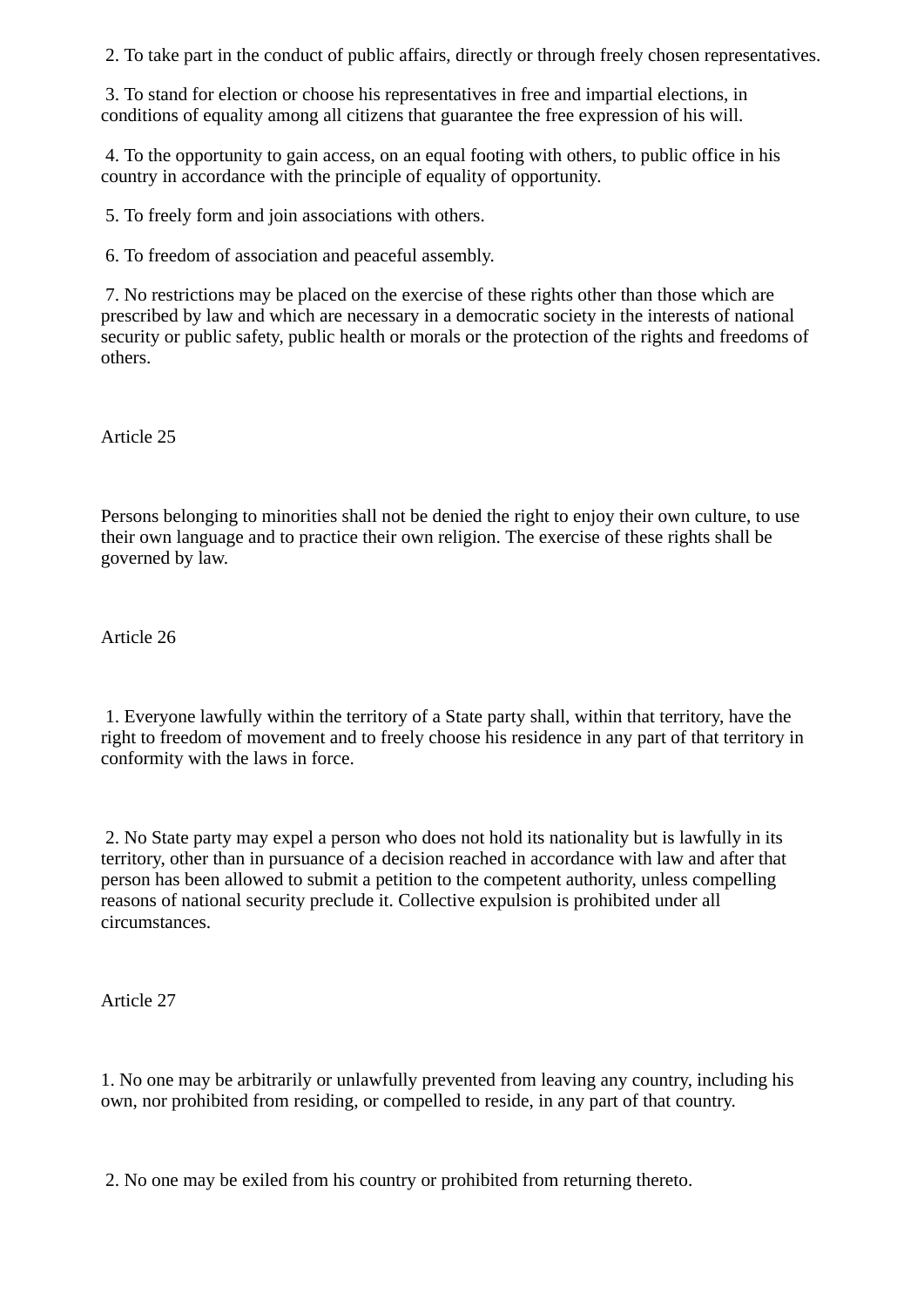Everyone has the right to seek political asylum in another country in order to escape persecution. This right may not be invoked by persons facing prosecution for an offence under ordinary law. Political refugees may not be extradited.

Article 29

 1. Everyone has the right to nationality. No one shall be arbitrarily or unlawfully deprived of his nationality.

 2. States parties shall take such measures as they deem appropriate, in accordance with their domestic laws on nationality, to allow a child to acquire the mother's nationality, having due regard, in all cases, to the best interests of the child.

 3. Non one shall be denied the right to acquire another nationality, having due regard for the domestic legal procedures in his country.

Article 30

 1. Everyone has the right to freedom of thought, conscience and religion and no restrictions may be imposed on the exercise of such freedoms except as provided for by law.

 2. The freedom to manifest one's religion or beliefs or to perform religious observances, either alone or in community with others, shall be subject only to such limitations as are prescribed by law and are necessary in a tolerant society that respects human rights and freedoms for the protection of public safety, public order, public health or morals or the fundamental rights and freedoms of others.

 3. Parents or guardians have the freedom to provide for the religious and moral education of their children.

Article 31

Everyone has a guaranteed right to own private property, and shall not under any circumstances be arbitrarily or unlawfully divested of all or any part of his property.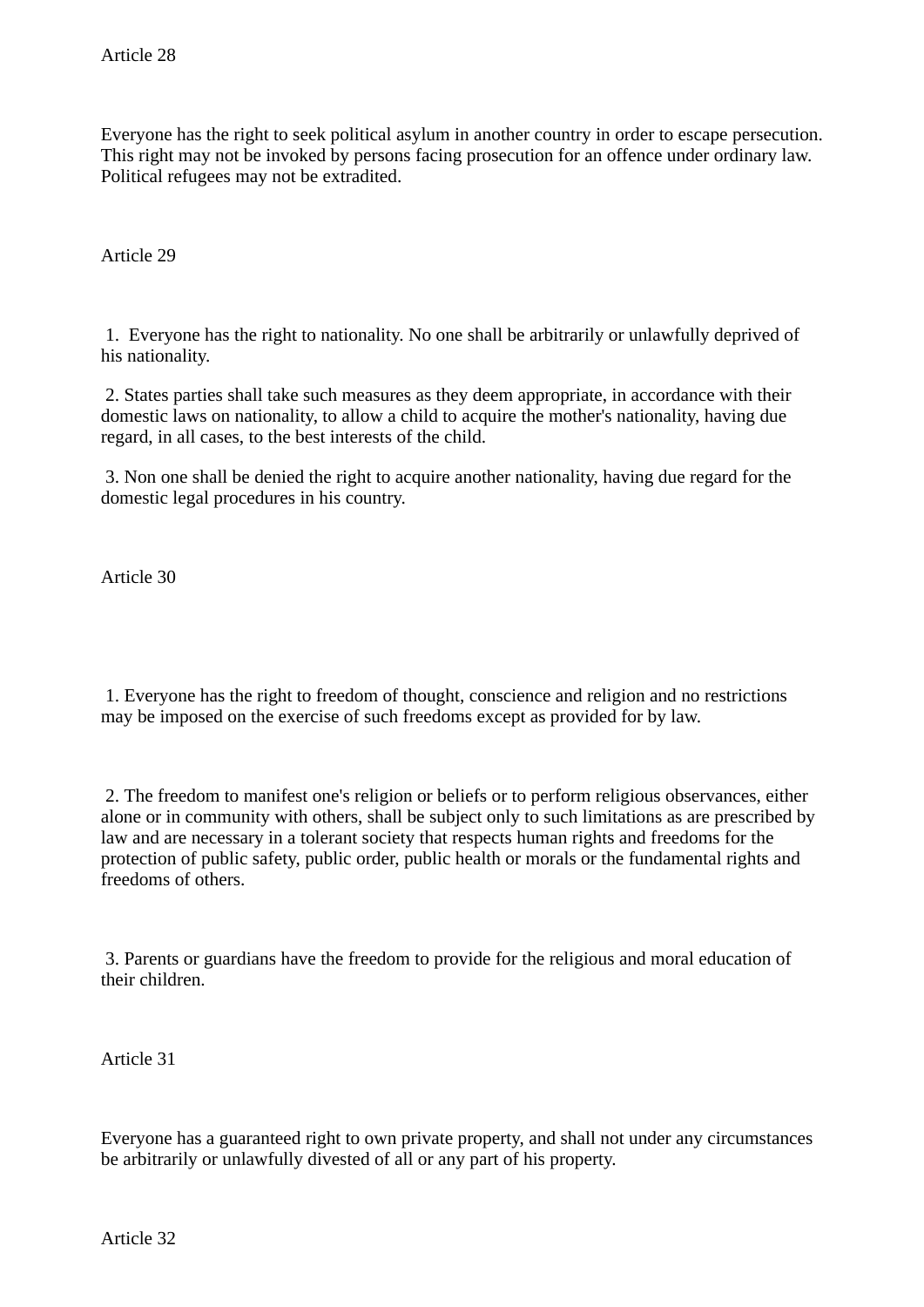1. The present Charter guarantees the right to information and to freedom of opinion and expression, as well as the right to seek, receive and impart information and ideas through any medium, regardless of geographical boundaries.

 2. Such rights and freedoms shall be exercised in conformity with the fundamental values of society and shall be subject only to such limitations as are required to ensure respect for the rights or reputation of others or the protection of national security, public order and public health or morals.

Article 33

 1. The family is the natural and fundamental group unit of society; it is based on marriage between a man and a woman. Men and women of marrying age have the right to marry and to found a family according to the rules and conditions of marriage. No marriage can take place without the full and free consent of both parties. The laws in force regulate the rights and duties of the man and woman as to marriage, during marriage and at its dissolution.

 2. The State and society shall ensure the protection of the family, the strengthening of family ties, the protection of its members and the prohibition of all forms of violence or abuse in the relations among its members, and particularly against women and children. They shall also ensure the necessary protection and care for mothers, children, older persons and persons with special needs and shall provide adolescents and young persons with the best opportunities for physical and mental development.

 3. The States parties shall take all necessary legislative, administrative and judicial measures to guarantee the protection, survival, development and well-being of the child in an atmosphere of freedom and dignity and shall ensure, in all cases, that the child's best interests are the basic criterion for all measures taken in his regard, whether the child is at risk of delinquency or is a juvenile offender.

 4. The States parties shall take all the necessary measures to guarantee, particularly to young persons, the right to pursue a sporting activity.

Article 34

 1. The right to work is a natural right of every citizen. The State shall endeavor to provide, to the extent possible, a job for the largest number of those willing to work, while ensuring production, the freedom to choose one's work and equality of opportunity without discrimination of any kind on grounds of race, colour, sex, religion, language, political opinion, membership in a union, national origin, social origin, disability or any other situation.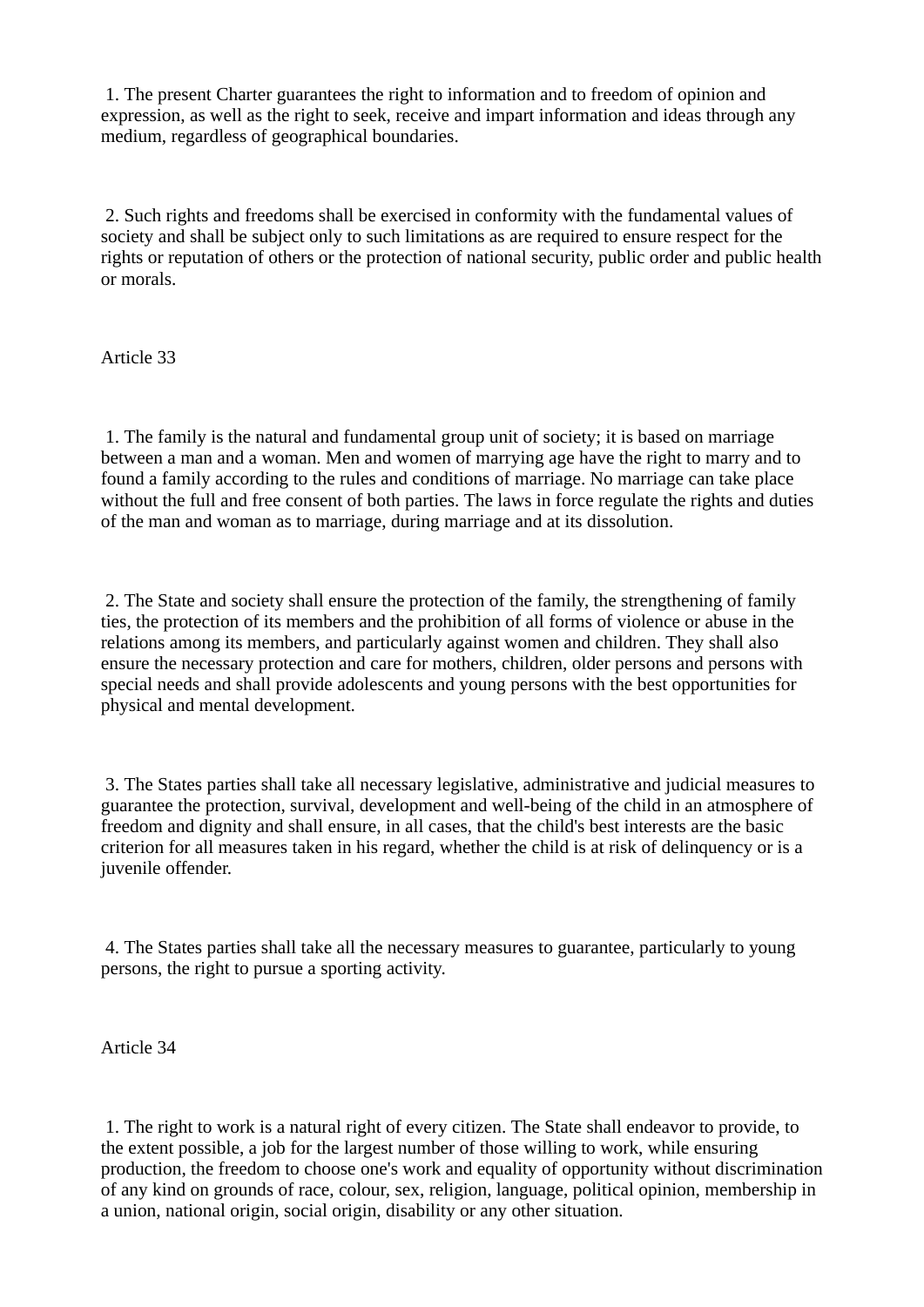2. Every worker has the right to the enjoyment of just and favourable conditions of work which ensure appropriate remuneration to meet his essential needs and those of his family and regulate working hours, rest and holidays with pay, as well as the rules for the preservation of occupational health and safety and the protection of women, children and disabled persons in the place of work.

 3. The States parties recognize the right of the child to be protected from economic exploitation and from being forced to perform any work that is likely to be hazardous or to interfere with the child's education or to be harmful to the child's health or physical, mental, spiritual, moral or social development. To this end, and having regard to the relevant provisions of other international instruments, States parties shall in particular:

(a) Define a minimum age for admission to employment;

(b) Establish appropriate regulation of working hours and conditions;

 (c) Establish appropriate penalties or other sanctions to ensure the effective endorsement of these provisions.

 4. There shall be no discrimination between men and women in their enjoyment of the right to effectively benefit from training, employment and job protection and the right to receive equal remuneration for equal work.

 5. Each State party shall ensure to workers who migrate to its territory the requisite protection in accordance with the laws in force.

Article 35

 1. Every individual has the right to freely form trade unions or to join trade unions and to freely pursue trade union activity for the protection of his interests.

 2. No restrictions shall be placed on the exercise of these rights and freedoms except such as are prescribed by the laws in force and that are necessary for the maintenance of national security, public safety or order or for the protection of public health or morals or the rights and freedoms of others.

 3. Every State party to the present Charter guarantees the right to strike within the limits laid down by the laws in force.

Article 36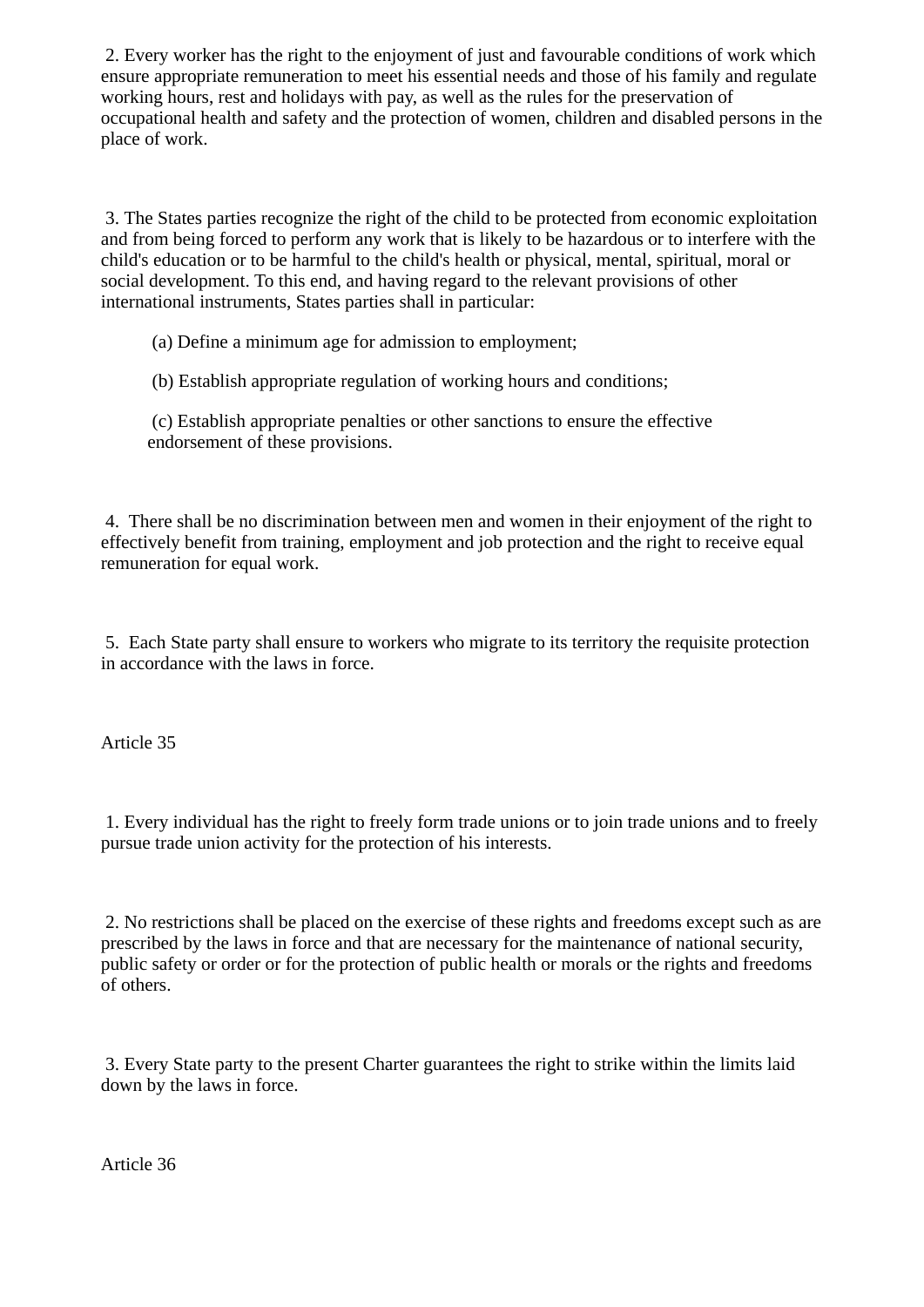The States parties shall ensure the right of every citizen to social security, including social insurance.

Article 37

 The right to development is a fundamental human right and all States are required to establish the development policies and to take the measures needed to guarantee this right. They have a duty to give effect to the values of solidarity and cooperation among them and at the international level with a view to eradicating poverty and achieving economic, social, cultural and political development. By virtue of this right, every citizen has the right to participate in the realization of development and to enjoy the benefits and fruits thereof.

Article 38

 Every person has the right to an adequate standard of living for himself and his family, which ensures their well-being and a decent life, including food, clothing, housing, services and the right to a healthy environment. The States parties shall take the necessary measures commensurate with their resources to guarantee these rights.

Article 39

 1. The States parties recognize the right of every member of society to the enjoyment of the highest attainable standard of physical and mental health and the right of the citizen to free basic health-care services and to have access to medical facilities without discrimination of any kind.

2. The measures taken by States parties shall include the following:

(a) Development of basic health-care services and the guaranteeing of free and easy access to the centres that provide these services, regardless of geographical location or economic status.

(b) efforts to control diseaseby means of prevention and cure in order to reduce the morality rate.

(c) promotion of health awareness and health education.

(d) suppression of traditional practices which are harmful to the health of the individual.

(e) provision of the basic nutrition and safe drinking water for all.

(f) Combating environmental pollution and providing proper sanitation systems;

(g) Combating drugs, psychotropic substances, smoking and substances that are damaging to health.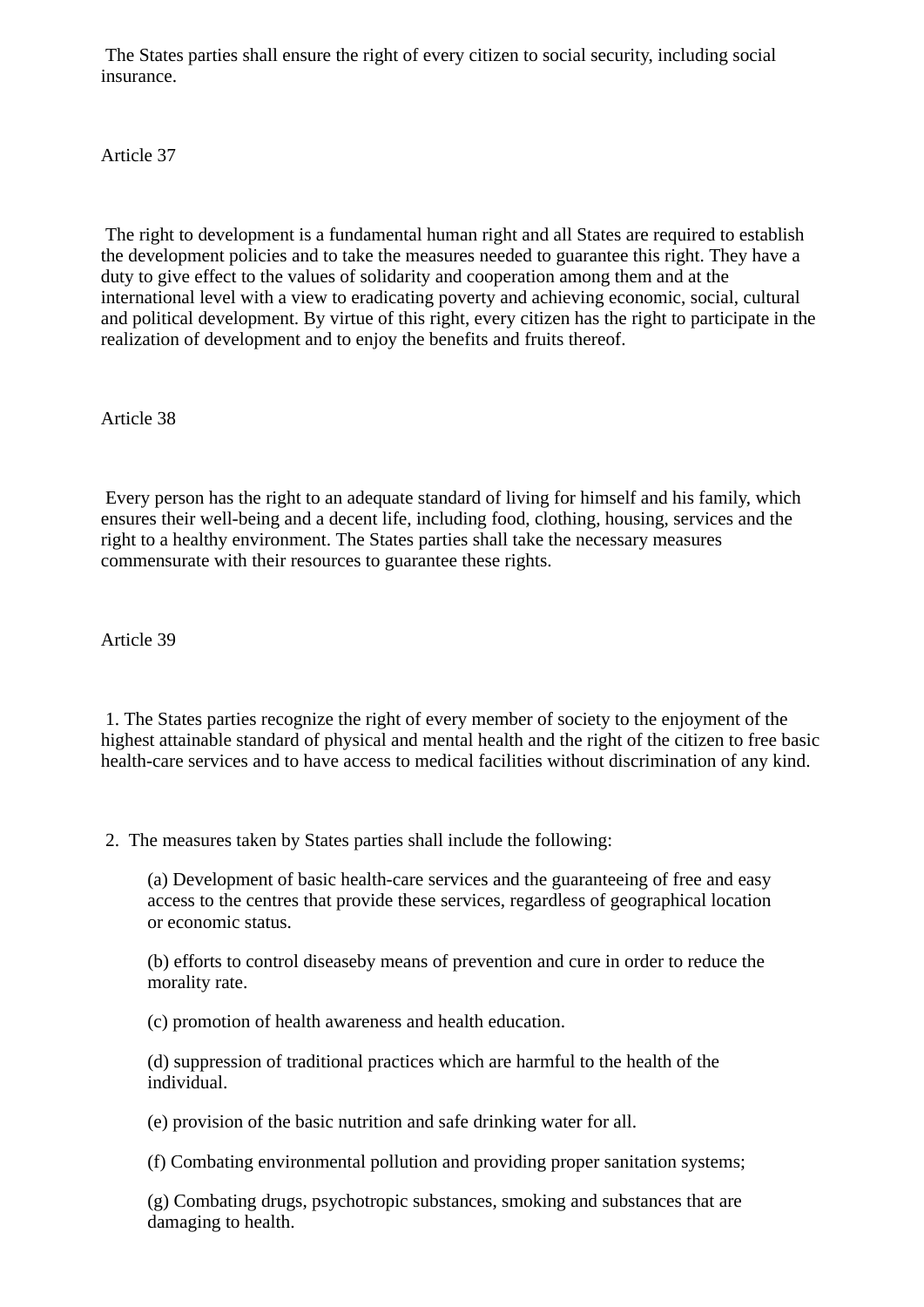1. The States parties undertake to ensure to persons with mental or physical disabilities a decent life that guarantees their dignity, and to enhance their self-reliance and facilitate their active participation in society.

 2. The States parties shall provide social services free of charge for all persons with disabilities, shall provide the material support needed by those persons, their families or the families caring for them, and shall also do whatever is needed to avoid placing those persons in institutions. They shall in all cases take account of the best interests of the disabled person.

 3. The States parties shall take all necessary measures to curtail the incidence of disabilities by all possible means, including preventive health programmes, awareness raising and education.

 4. The States parties shall provide full educational services suited to persons with disabilities, taking into account the importance of integrating these persons in the educational system and the importance of vocational training and apprenticeship and the creation of suitable job opportunities in the public or private sectors.

 5. The States parties shall provide all health services appropriate for persons with disabilities, including the rehabilitation of these persons with a view to integrating them into society.

 6. The States parties shall enable persons with disabilities to make use of all public and private services.

Article 41

1. The eradication of illiteracy is a binding obligation upon the State and everyone has the right to education.

 2. The States parties shall guarantee their citizens free education at least throughout the primary and basic levels. All forms and levels of primary education shall be compulsory and accessible to all without discrimination of any kind.

 3. The States parties shall take appropriate measures in all domains to ensure partnership between men and women with a view to achieving national development goals.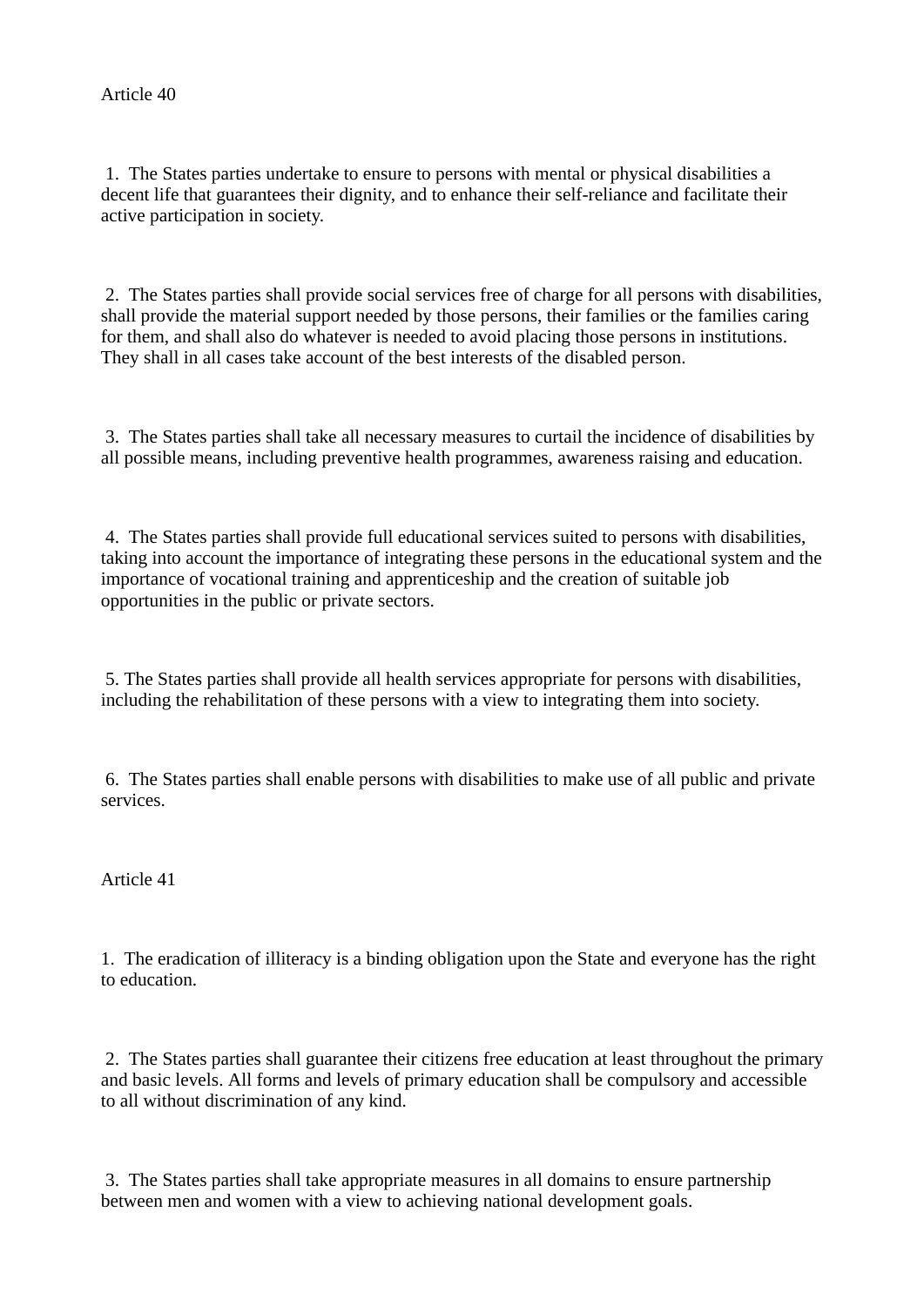4. The States parties shall guarantee to provide education directed to the full development of the human person and to strengthening respect for human rights and fundamental freedoms.

 5. The States parties shall endeavour to incorporate the principles of human rights and fundamental freedoms into formal and informal education curricula and educational and training programmes.

 6. The States parties shall guarantee the establishment of the mechanisms necessary to provide ongoing education for every citizen and shall develop national plans for adult education.

Article 42

 1. Every person has the right to take part in cultural life and to enjoy the benefits of scientific progress and its application.

 2. The States parties undertake to respect the freedom of scientific research and creative activity and to ensure the protection of moral and material interests resulting form scientific, literary and artistic production.

 3. The state parties shall work together and enhance cooperation among them at all levels, with the full participation of intellectuals and inventors and their organizations, in order to develop and implement recreational, cultural, artistic and scientific programmes.

Article 43

Nothing in this Charter may be construed or interpreted as impairing the rights and freedoms protected by the domestic laws of the States parties or those set force in the international and regional human rights instruments which the states parties have adopted or ratified, including the rights of women, the rights of the child and the rights of persons belonging to minorities.

Article 44

The states parties undertake to adopt, in conformity with their constitutional procedures and with the provisions of the present Charter, whatever legislative or non-legislative measures that may be necessary to give effect to the rihts set forth herein.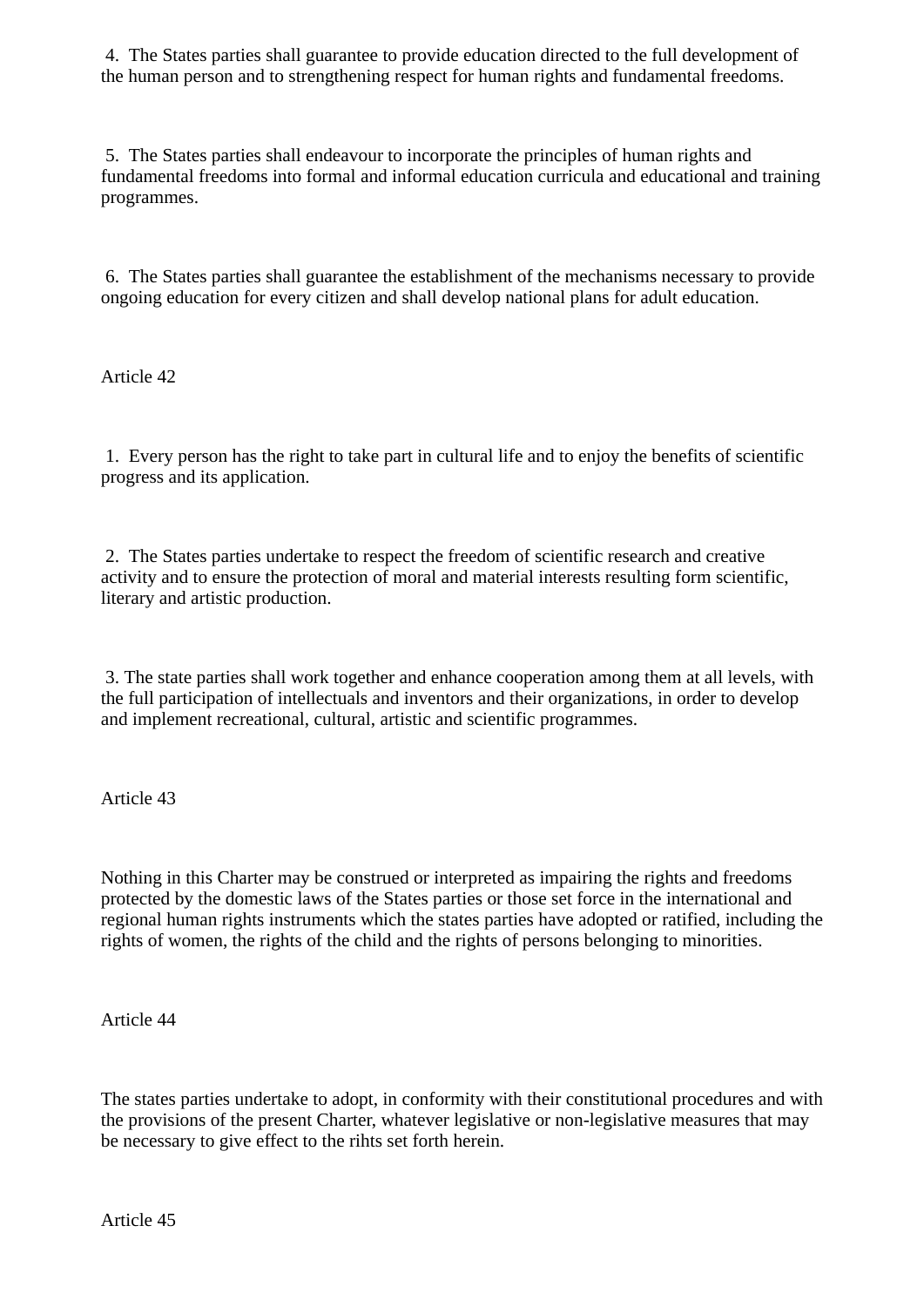1. Pursuant to this Charter, an "Arab Human Rights Committee", hereinafter refered to as "the Committee" shall be established. This Committee shall consist of seven members who shall be elected by secret ballot by the states parties to this Charter.

2. The Committee shall consist of nationals of the states parties to the present Charter, who must be highly experienced and competent in the Committee's field of work. The members of the Committee shall serve in their personal capacity and shall be fully independent and impartial.

3. The Committee shall include among its members not more than one national of a State party; such member may be re-elected only once. Due regard shall be given to the rotation principle.

4. The members of the Committee shall be elected for a four-year term, although the mandate of three of the members elected during the first election shall be for two years and shall be renewed by lot.

5. Six months prior to the date of the election, the Secretary-General of the League of Arab States shall invite the States parties to submit their nominations within the following three months. He shall transmit the list of candidates to the States parties two months prior to the date the election. The candidates who obtain the largest number of votes cast shall be elected to membership of the Committee. If, because two or more candidates have an equal number of votes, the number of candidates with the largest number of votes exceeds the number required, a second ballot will be held between the persons with equal numbers of votes. If the votes are again equal, the member or members shall be selected by lottery. The first election for membership of the Committee shall be held at least six months after the Charter enters into force.

 6. The Secretary-General shall invite the States parties to a meeting at the headquarters the League of Arab States in order to elect the member of the Committee. The presence of the majority of the States parties shall constitute a quorum. If there is no quorum, the secretary-General shall call another meeting at which at least two thirds of the States parties must be present. If there is still no quorum, the Secretary-General shall call a third meeting, which will be held regardless of the number of States parties present.

 7. The Secretary-General shall convene the first meeting of the Committee, during the course of which the Committee shall elect its Chairman from among its members, for a two-year n which may be renewed only once and for an identical period. The Committee shall establish its own rules of procedure and methods of work and shall determine how often it shall et. The Committee shall hold its meetings at the headquarters of the League of Arab States. ~ay also meet in any other State party to the present Charter at that party's invitation.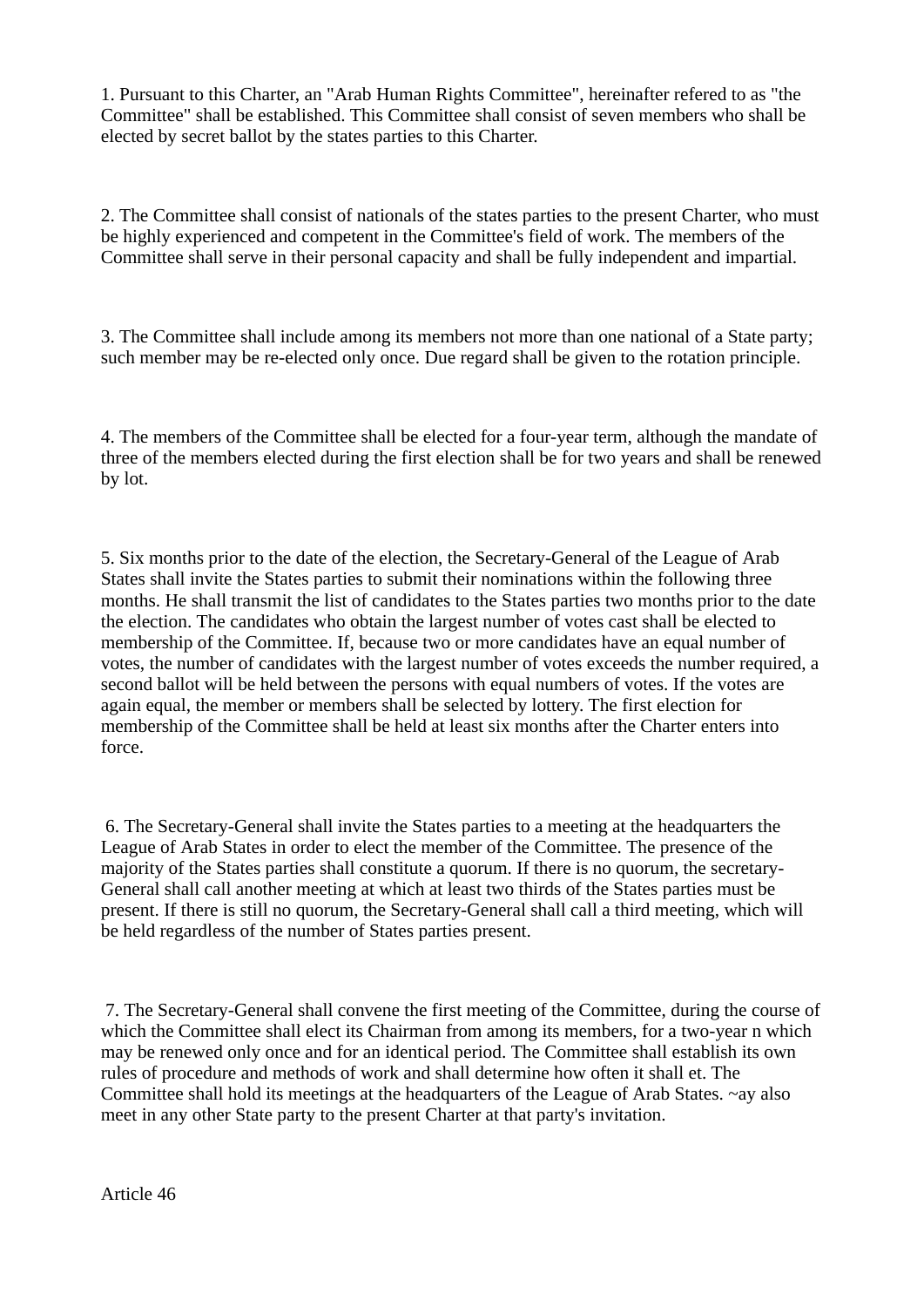1. The Secretary-General shall declare a seat vacant after being notified by the Chairman of a member's:

(a) Death;

(b) Resignation; or

 (c) If, in the unanimous, opinion of the other members, a member of the Committee has ceased to perform his functions without offering an acceptable justification or for any reason other than a temporary absence.

 2. If a member's seat is declared vacant pursuant to the provisions of paragraph 1 and the term of office of the member to be replaced does not expire within six months from the date on which the vacancy was declared, the Secretary-General of the League of Arab States shall refer the matter to the States parties to the present Charter, which may, within two months, submit nominations, pursuant to article 45, in order to fill the vacant seat.

 3. The Secretary-General of the League of Arab States shall draw up an alphabetical list of all the duly nominated candidates, which he shall transmit to the States parties to the present Charter. The elections to fill the vacant seat shall be held in accordance with the relevant provisions.

 4. Any member of the Committee elected to fill a seat declared vacant in accordance with the provisions of paragraph 1 shall remain a member of the Committee until the expiry of the remainder of the term of the member whose seat was declared vacant pursuant to the provisions of that paragraph.

 5. The Secretary-General of the League of Arab States shall make provision within the budget of the League of Arab States for all the necessary financial and human resources and facilities that the Committee needs to discharge its functions effectively. The Committee's experts shall be afforded the same treatment with respect to remuneration and reimbursement of expenses as experts of the secretariat of the League of Arab States.

Article 47

The States parties undertake to ensure that members of the Committee shall enjoy the immunities necessary for their protection against any form of harassment or moral or material pressure or prosecution on account of the positions they take or statements they make while carrying out their functions as members of the Committee.

Article 48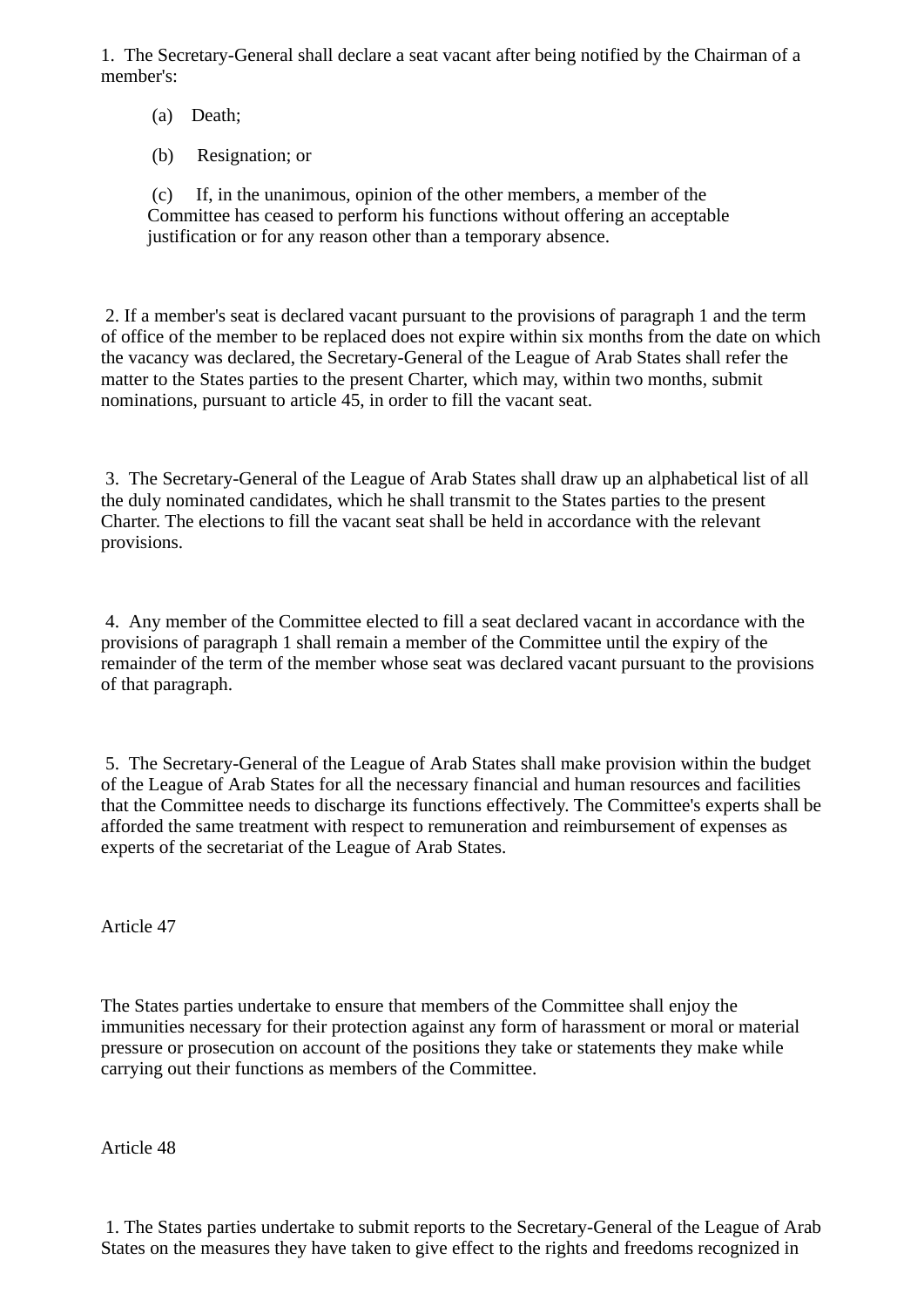this Charter and on the progress made towards the enjoyment thereof. The Secretary-General shall transmit these reports to the Committee for its consideration.

 2. Each State party shall submit an initial report to the Committee within one year from the date on which the Charter enters into force and a periodic report every three years thereafter. The Committee may request the States parties to supply it with additional information relating to the implementation of the Charter.

 3. The Committee shall consider the reports submitted by the States parties under paragraph 2 of this article in the presence of the representative of the State party whose report is being considered.

 4. The Committee shall discuss the report, comment thereon and make the necessary recommendations in accordance with the aims of the Charter.

 5. The Committee shall submit an annual report containing its comments and recommendations to the Council of the League, through the intermediary of the Secretary-General.

 6. The Committee's reports, concluding observations and recommendations shall be public documents which the Committee shall disseminate widely.

Article 49

 1. The Secretary-General of the League of Arab States shall submit the present Charter, once it has been approved by the Council of the League, to the States members for signature, ratification or accession.

 2. The present Charter shall enter into effect two months from the date on which the seventh instrument of ratification is deposited with the secretariat of the League of Arab States.

 3. After its entry into force, the present Charter shall become effective for each State two months after the State in question has deposited its instrument of ratification or accession with the secretariat.

 4. The Secretary-General shall notify the States members of the deposit of each instrument of ratification or accession.